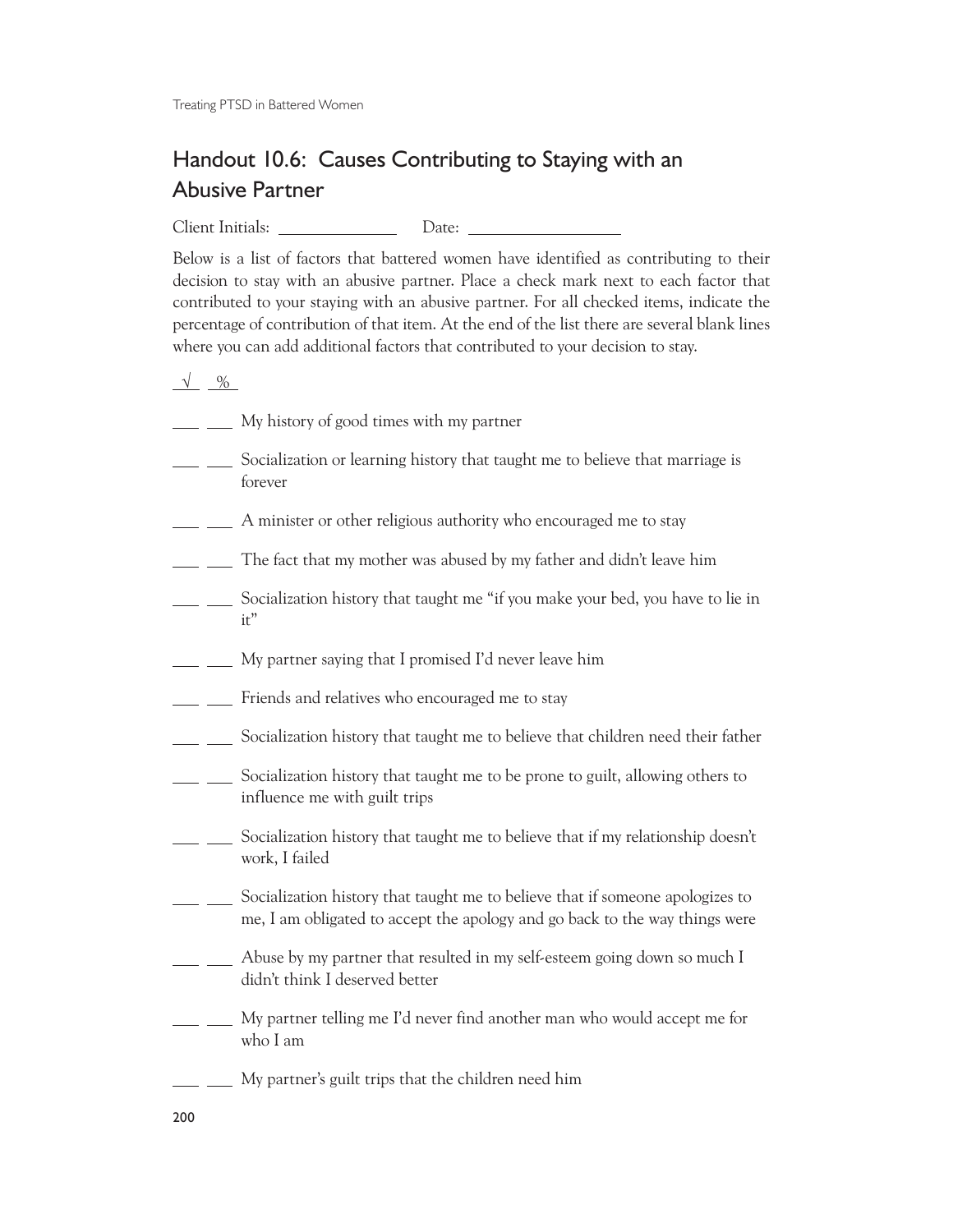- My partner's guilt trips that he would fall apart or commit suicide if I left him
- **Social isolation**
- **Lack of financial resources**
- **Developing PTSD** as a result of my partner's abuse
- **EXECUTES**, which impaired my ability to concentrate and make rational decisions
- $\frac{1}{1}$   $\frac{1}{1}$  My partner's threats that he would physically harm me and/or the children if I left
- **Naivete or lack of knowledge about domestic violence; not even realizing I** was a battered woman
- Socialization history that taught me to believe that all relationships are like mine
- Socialization history that taught me to believe that if I left the relationship, the next one wouldn't be any better—and might be worse
- <sub>\_\_</sub> \_\_\_\_ Lack of knowledge about domestic violence resources, such as support groups or shelters
- Socialization history that taught me to believe that the violence was my fault
- <u>L</u> <u>Low self-esteem</u> due to my trauma history
- Socialization history that taught me to be so ashamed about the violence that I couldn't tell anyone
- \_ \_ \_ Continued physical and emotional abuse that caused me to believe it would be impossible to get out of the relationship
- $\Box$   $\Box$  My partner's threats that he would sue for custody of the children
- <u>Lace</u> My partner's threats that he would harm my parents or other family members if I left him
- Socialization history that taught me to believe that my partner would eventually change and stop abusing me
- \_ \_\_\_ Memories of how charming and wonderful my partner was at the beginning of our relationship
- Drugs or alcohol clouding my judgment and ability to make logical decisions